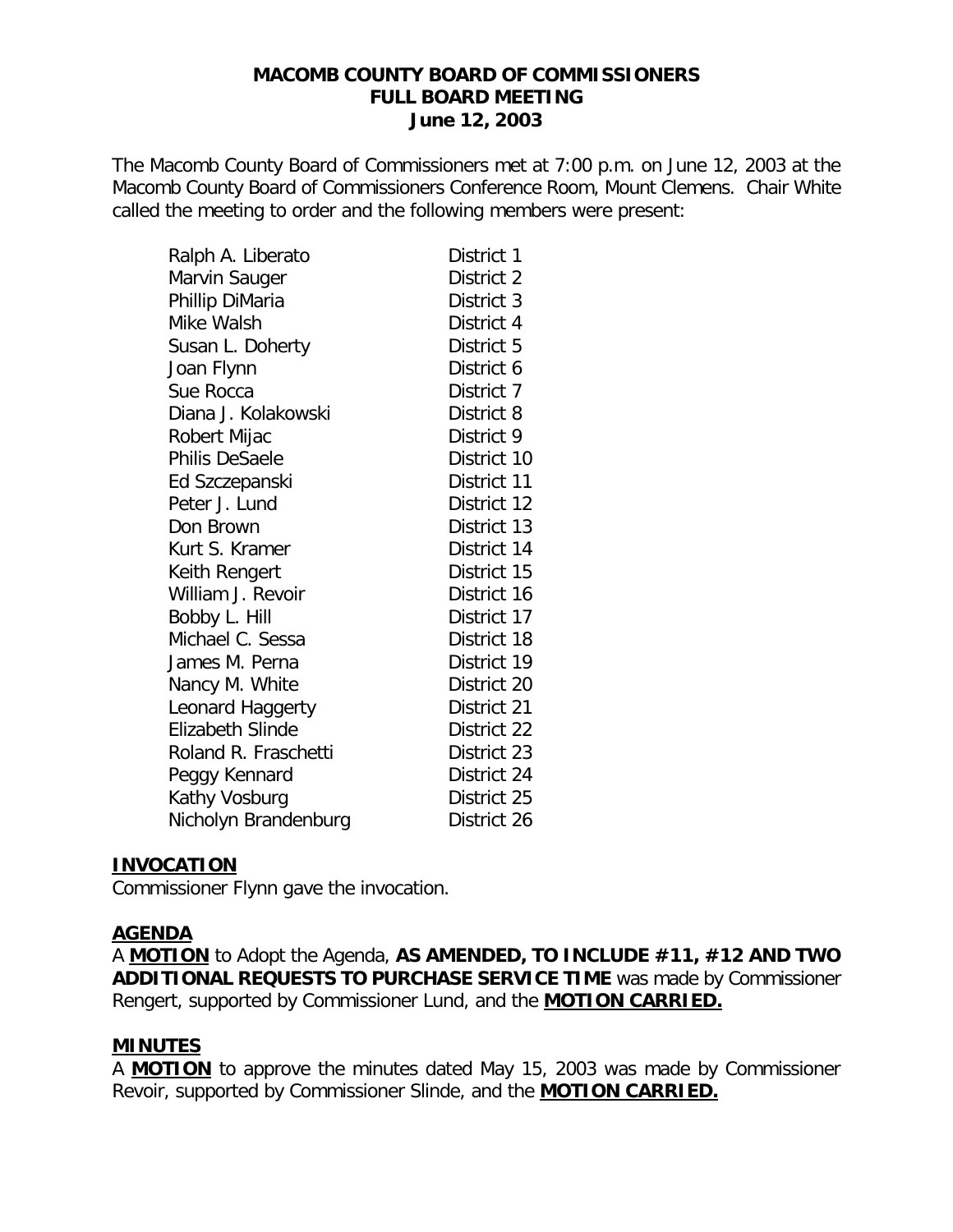### **PRESENTATION**

Chair White Presented a Resolution on behalf of the board to Commissioner Rengert Honoring him on his Retirement from the L'Anse Creuse Public Schools.

# **PUBLIC PARTICIPATION**

#### *Jill Lezotte, Chesterfield Township*

Expressed her concerns on the new location for the  $42<sup>nd</sup>$  District Court.

### *George Brumbaugh, Macomb County Corporation Counsel*

Formally introduced Ms. Lucy Kaiser, Macomb County's newest Assistant Corporation Counsel.

#### *Timothy Malone, 14708 Carmel Drive, Sterling Heights Paul Weal, 14503 Carmel Drive, Sterling Heights George Parker, 13899 Brougham, Sterling Heights*

These residents of Sterling Heights all spoke regarding Freedom Hill. They feel a need for rules and regulations at the park. Reiterating the problems with excessive noise and traffic. Urged the Full Boards support in passing House Bill 4456.

### **COMMITTEE REPORTS:**

# *SENIOR CITIZENS COMMITTEE – June 2, 2003*

The Clerk read the recommendations from the Senior Citizens Committee and a **MOTION** was made by Chairperson Flynn, supported by Vice-Chairperson Rocca, to adopt the committee recommendations.

Commissioner Brandenburg asked to separate Motion #3. There were **NO** objections.

A vote was taken on the following:

- 1. APPROVE REQUEST TO SEEK CONTINUATION GRANT FUNDING FROM AREA AGENCY ON AGING 1-B FOR RESOURCE ADVOCACY (\$65,00.00), COUNSELING (\$33,800.00) AND LEGAL ASSISTANCE (\$39,220.00). IN ADDITION, A NEW GRANT IN THE AMOUNT OF \$12,095.00 TO ENHANCE THE GRANDPARENTS REARING GRANDCHILDREN PROGRAM IS PROPOSED.
- 2. ACCEPT PROGRAMMATIC DONATION OF \$1,000.00 FROM FOR/UAW/VISTEON FOR THE WORK DONE ON THE CAREGIVER INSTITUTE EDUCATIONAL SERIES.

### **THE MOTION CARRIED.**

### **SEPARATED MOTION**

3. APPROVE RENEWAL OF THE SENIOR PRESCRIPTION DRUG DISCOUNT PROGRAM BETWEEN THE COUNTY OF MACOMB AND BENEFIT CONTROL METHODS.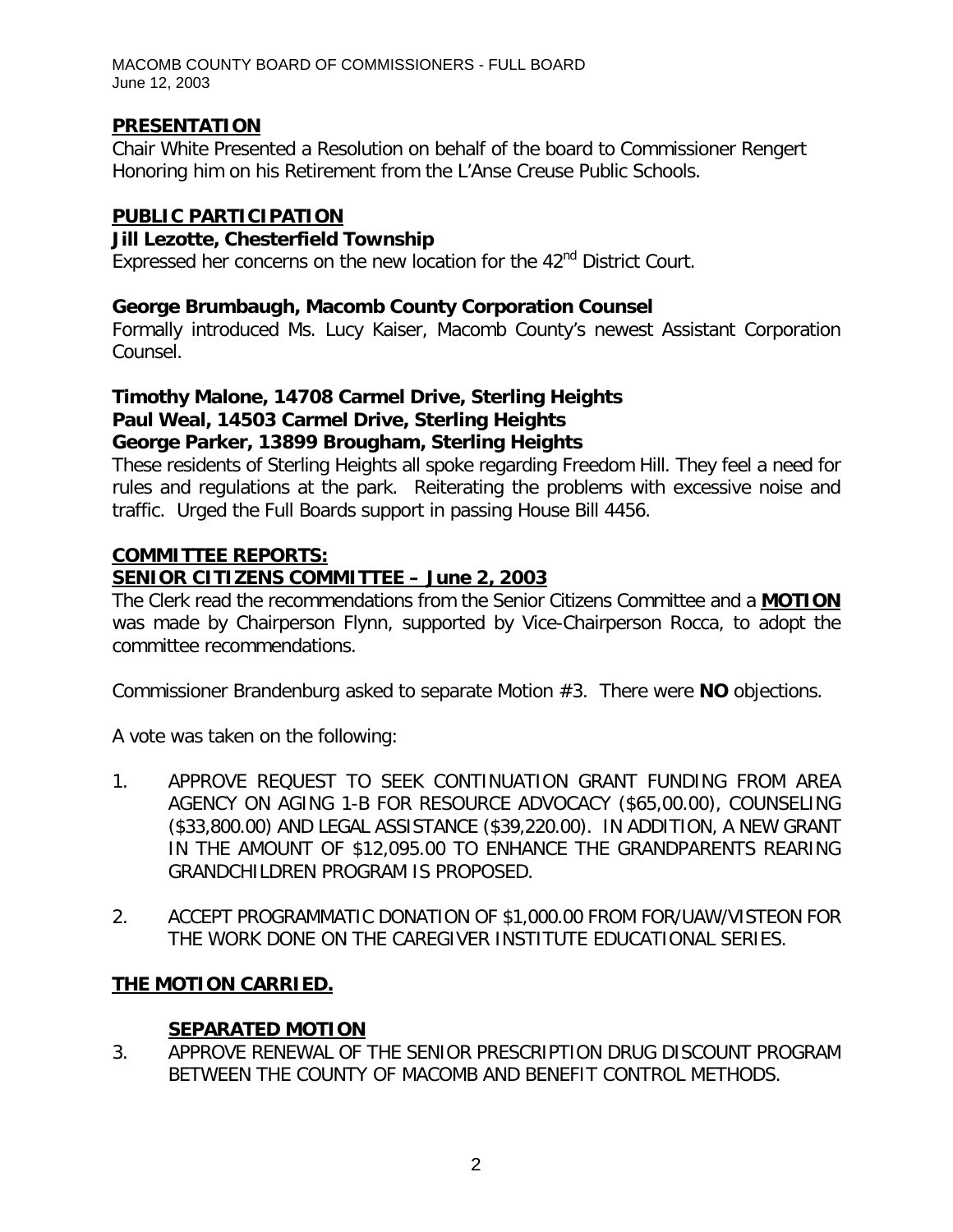Commissioner Brandenburg feels that if the board would have gone out for bid on this item they could have gotten a better deal.

A discussion ensued.

**THE MOTION CARRIED**, with Commissioner Brandenburg voting **NO**.

#### *COMMUNITY SERVICES COMMITTEE – June 2, 2003*

The Clerk read the recommendations from the Community Services Committee and a **MOTION** was made by Chairperson Kennard, supported by Commissioner Brown, to adopt the committee recommendations.

- 1. AUTHORIZE MACOMB MSU EXTENSION TO RECEIVE AN ADDITIONAL \$6,500 FROM MSU TO CONTINUE SUPPORT OF THE HOME HORTICULTURE EDUCATION PROGRAM IN MACOMB COUNTY FROM JUNE 1, 2003 UNTIL FUNDS ARE FULLY EXPENDED.
- 2. AUTHORIZE MACOMB COUNTY COMMUNITY SERVICES AGENCY TO RECEIVE \$1,903,849 FROM THE AREA AGENCY ON AGING 1-B TO OPERATE THE SENIOR CITIZENS NUTRITION PROGRAM DURING FISCAL YEAR 2004.
- 3. AUTHORIZE THE MACOMB COUNTY COMMUNITY SERVICES AGENCY TO RECEIVE \$72,444 FROM THE AREA AGENCY ON AGING 1-B TO OPERATE THE SENIOR CITIZEN CHORE SERVICE PROGRAM DURING FISCAL YEAR 2004.
- 4. AUTHORIZE THE MACOMB COUNTY COMMUNITY SERVICES AGENCY TO RECEIVE \$23,100 FROM THE AREA AGENCY ON AGING 1-B TO OPERATE THE HOME INJURY CONTROL PROGRAM DURING FISCAL YEAR 2004.

### **THE MOTION CARRIED.**

### *PLANNING AND ECONOMIC DEVELOPMENT COMMITTEE – June 3, 2003*

The Clerk read the recommendation from the Planning and Economic Development Committee and a **MOTION** was made by Acting Chairperson Brandenburg, supported by Commissioner Brown, to adopt the committee recommendation.

1. AUTHORIZE TO ISSUE REQUEST FOR PROPOSAL FOR FALL 2003 DIGITAL ORTHOPHOTOGRAPH FLIGHT.

### **THE MOTION CARRIED.**

### *OPERATIONAL SERVICES COMMITTEE – June 3, 2003*

The Clerk read the recommendations from the Operational Services Committee and a **MOTION** was made by Chairperson Rengert, supported by Vice-Chairperson Sauger, to adopt the committee recommendations.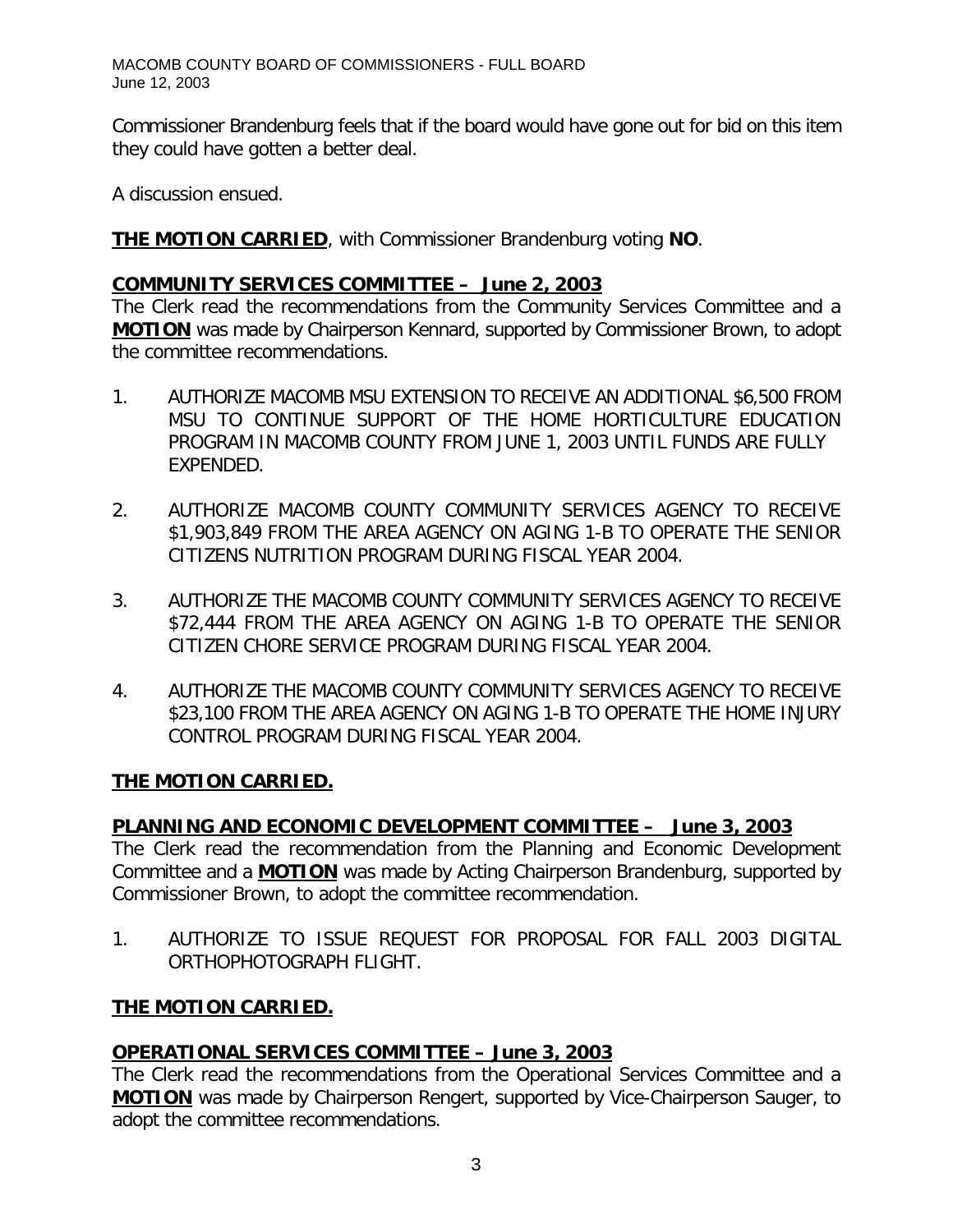Commissioner Brandenburg asked to separate Motion #4. There were **NO** objections.

A vote was taken on the following:

1. AUTHORIZE PAYMENT FOR THE WORK PERFORMED AS FOLLOWS:

| MARTHA T. BERRY<br>RENOVATION | EDMUND LONDON & ASSOCIATES | 13,507.18<br>S. |
|-------------------------------|----------------------------|-----------------|
| MARTHA T. BERRY<br>RENOVATION | ELLISDON MICHIGAN          | 408,737.47      |
| YOUTH HOME                    | PROJECT CONTROL SYSTEMS    | 1.135.000.00    |
| YOUTH HOME                    | WAKELY ASSOCIATES          | 10,663.52       |

FURTHER, FUNDS ARE AVAILABLE IN THE CAPITAL BUDGET.

- 2. APPROVE THE REQUEST FROM THE CITY OF MT. CLEMENS AND THE MT. CLEMENS DOWNTOWN DEVELOPMENT AUTHORITY FOR THE USE OF THE PARKING STRUCTURE ON THE FOLLOWING DATES: FRIDAY, JUNE 27, 2003, SATURDAY, AUGUST 23, 2003 AND WEDNESDAY, DECEMBER 31, 2003; FURTHER, THE CITY WILL PROVIDE LIABILITY INSURANCE NAMING THE COUNTY AS ADDITIONAL INSURED, ALONG WITH ADDITIONAL SECURITY AND POLICE FOR ALL EVENTS AND A FIRE WATCH TEAM FOR THE NEW YEAR'S GALA; A FEE OF \$3.00 PER VEHICLE WILL BE CHARGED AND THE COUNTY WILL BE REIMBURSED IN THE EVENT REVENUES DO NOT EXCEED EXPENSES.
- 3. AWARD THE 2003 SIDEWALK/PAVING REPLACEMENT PROGRAM TO THE LOW BIDDER, JOHN CARLO, INC., IN THE AMOUNT OF \$62,400.00; FUNDS ARE AVAILABLE IN THE CAPITAL BUDGET.

# **THE MOTION CARRIED.**

### **SEPARATED MOTION**

4. AUTHORIZE THE CONSTRUCTION OF A NEW 14,000 SQUARE FOOT BUILDING ON COUNTY OWNED PROPERTY FOR THE HOUSING OF THE PUBLIC WORKS DEPARTMENT, AS OUTLINED IN THE FINANCE DIRECTOR'S CORRESPONDENCE OF MAY 27, 2003.

A **MOTION TO POSTPONE** until the next Full Board meeting was made by Commissioner Brandenburg, supported by Commissioner Perna.

A lengthy discussion ensued.

**CALL FOR THE QUESTION** to end debate, was made by Commissioner DiMaria, supported by Commissioner Slinde. A vote was taken, was ot 2/3's vote, the debate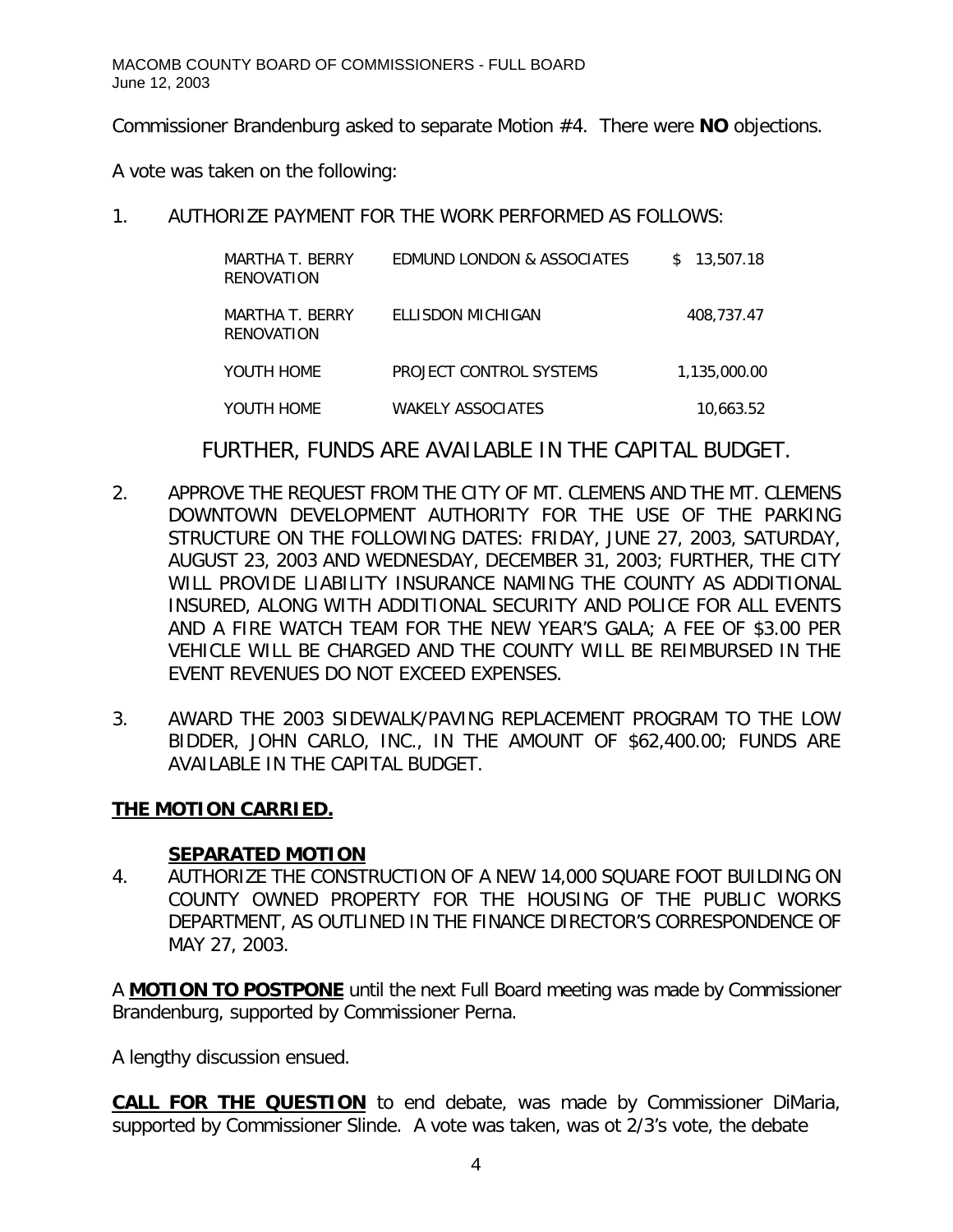continued.

#### **ROLL CALL VOTE ON THE MOTION TO POSTPONE**

|                    | <b>YES</b> | <b>NO</b> |
|--------------------|------------|-----------|
| BRANDENBURG        | X          |           |
| <b>BROWN</b>       |            | Χ         |
| <b>DESAELE</b>     |            | X         |
| DI MAIRA           |            |           |
| <b>DOHERTY</b>     |            | Χ         |
| <b>FLYNN</b>       |            | Χ         |
| <b>FRASCHETTI</b>  |            | Χ         |
| <b>HAGGERTY</b>    |            | X         |
| <b>HILL</b>        |            | X         |
| KENNARD            |            | Χ         |
| KOLAKOWSKI         |            | Χ         |
| <b>KRAMER</b>      |            | Χ         |
| LIBERATO           | Χ          |           |
| <b>LUND</b>        |            | Χ         |
| <b>MIJAC</b>       |            | Χ         |
| <b>PERNA</b>       | X          |           |
| <b>RENGERT</b>     |            | Χ         |
| <b>REVOIR</b>      |            | X         |
| <b>ROCCA</b>       |            | X         |
| <b>SAUGER</b>      |            | X         |
| <b>SESSA</b>       |            | X         |
| <b>SLINDE</b>      |            | X         |
| <b>SZCZEPANSKI</b> |            | X         |
| <b>VOSBURG</b>     |            | X         |
| <b>WALSH</b>       |            | X         |
| <b>WHITE</b>       |            | Χ         |
| <b>TOTAL</b>       | 3          | 22        |

### **THE MOTION TO POSTPONE FAILED.**

**THE MOTION CARRIED,** with Commissioners Brandenburg, Liberato and Perna voting **NO**.

Justice and Public Safety Committee (9e) is next on the agenda. Motion #4 was inadvertently left off. A **MOTION TO SUSPEND THE RULES** was made by Commissioner Walsh, supported by Commissioner Doherty to proceed with the agenda going on to Legislative and Administrative Services Committee (9f) while staff completes the Justice and Public Safety Committee Recommendations. **THE MOTION CARRIED,** with Commissioner Brandenburg voting **NO**.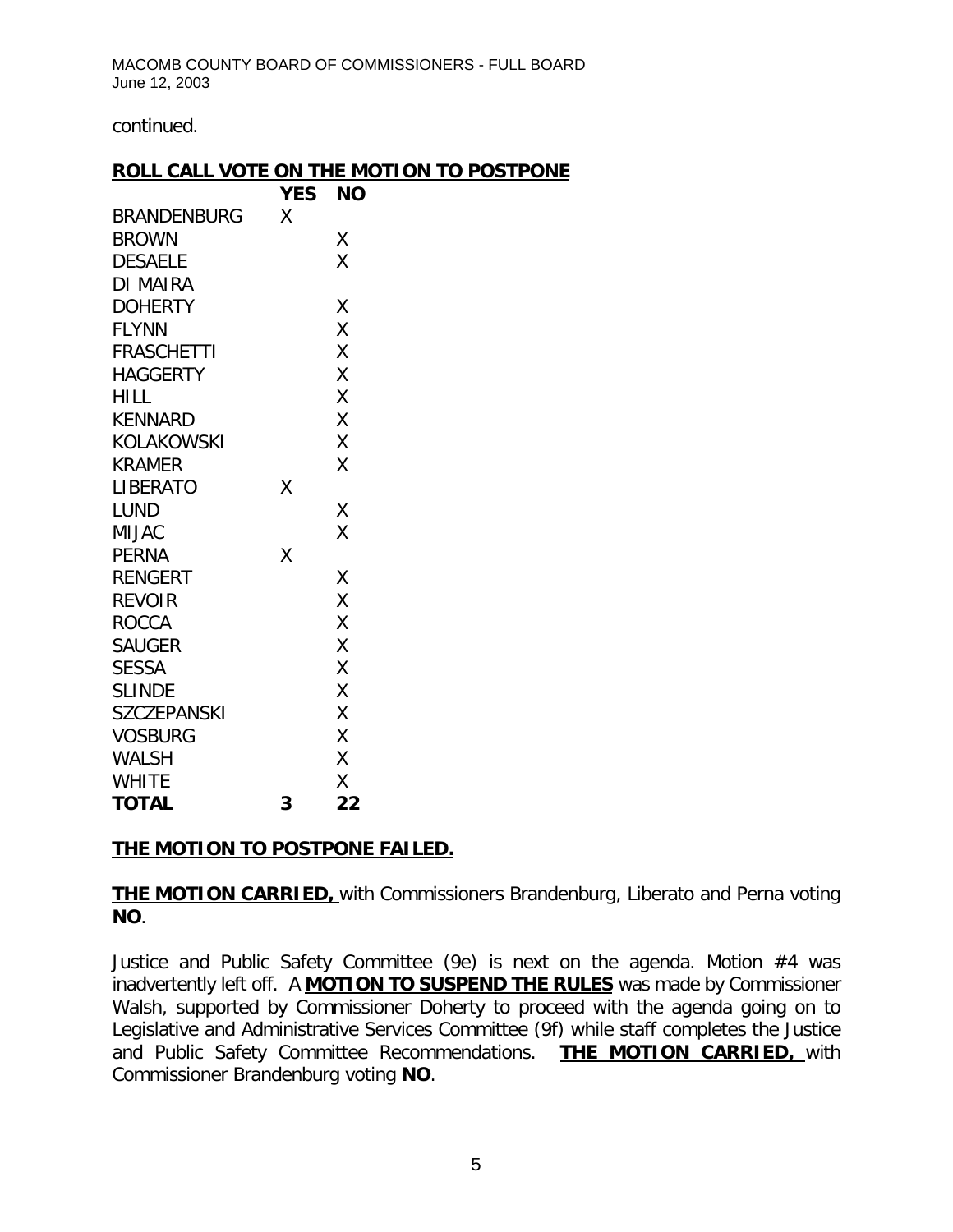# *LEGISLATIVE & ADMINISTRATIVE SERVICES COMMITTEE – June 4, 2003*

The Clerk read the recommendation from the Legislative & Administrative Services Committee and a **MOTION** was made by Chairperson Szczepanski, supported by Vice-Chairperson Hill, to adopt the committee recommendation.

1. APPROVE THE PURCHASE OF THE FOLLOWING MISCELLANEOUS DEPARTMENT REQUESTS:

> ONE STANDARD DESKTOP PERSONAL COMPUTER, ONE MS OFFICE XP STANDARD BUSINESS SOFTWARE LICENSE AND ONE NETWORK LASER PRINTER FOR THE COUNTY CLERK AT A COST NOT TO EXCEED \$2,893.81; FUNDING IS AVAILABLE IN THE CAPITAL IMPROVEMENT FUND – MIS EQUIPMENT ACCOUNT;

> ONE SERVER FOR MIS DEPARTMENT AT A COST NOT TO EXCEED \$19,493.00; FUNDING IS AVAILABLE IN THE CAPITAL IMPROVEMENT FUND – MIS EQUIPMENT ACCOUNT;

> TWO SCANNERS FOR THE PROSECUTING ATTORNEY AT A COST NOT TO EXCEED \$999.98; FUNDING IS AVAILABLE IN THE CAPITAL PROJECTS – PROSECUTING ATTORNEY SYSTEM FUND – EQUIPMENT ACCOUNT;

> TWO STANDARD DESKTOP PERSONAL COMPUTERS, TWO MS OFFICE XP STANDARD BUSINESS SOFTWARE LICENSES, TWO 56K EXTERNAL MODEMS, TWO MULTIMEDIA SPEAKERS AND ONE PCI ADAPTER FOR ROMEO DISTRICT COURT AT A COST NOT TO EXCEED \$3,347.30; FUNDING IS AVAILABLE IN THE CAPITAL IMPROVEMENT FUND – MIS EQUIPMENT ACCOUNT;

> ONE STANDARD PERSONAL PC FOR THE OFFICE OF THE SHERIFF'S MACOMB AUTO THEFT SQUAD (MATS) AT A COST NOT TO EXCEED \$919.00; FUNDING IS AVAILABLE IN THE SHERIFF MACOMB AUTO THEFT SQUAD (MATS) – FORFEITURES AGENCY DISTRIBUTION ACCOUNT; AND

> ONE STANDARD LASER PRINTER FOR THE OFFICE OF THE SHERIFF AT A COST NOT TO EXCEED \$1,549.00; FUNDING IS AVAILABLE IN THE CAPITAL IMPROVEMENT FUND – MIS EQUIPMENT ACCOUNT.

### **THE MOTION CARRIED.**

### *HEALTH SERVICES COMMITTEE – June 5, 2003*

The Clerk read the recommendations from the Health Services Committee and a **MOTION** was made by Chairperson DeSaele, supported by Vice-Chairperson Haggerty, to adopt the committee recommendations.

Commissioner Brandenburg asked to separate Motion #2. There were **NO** objections.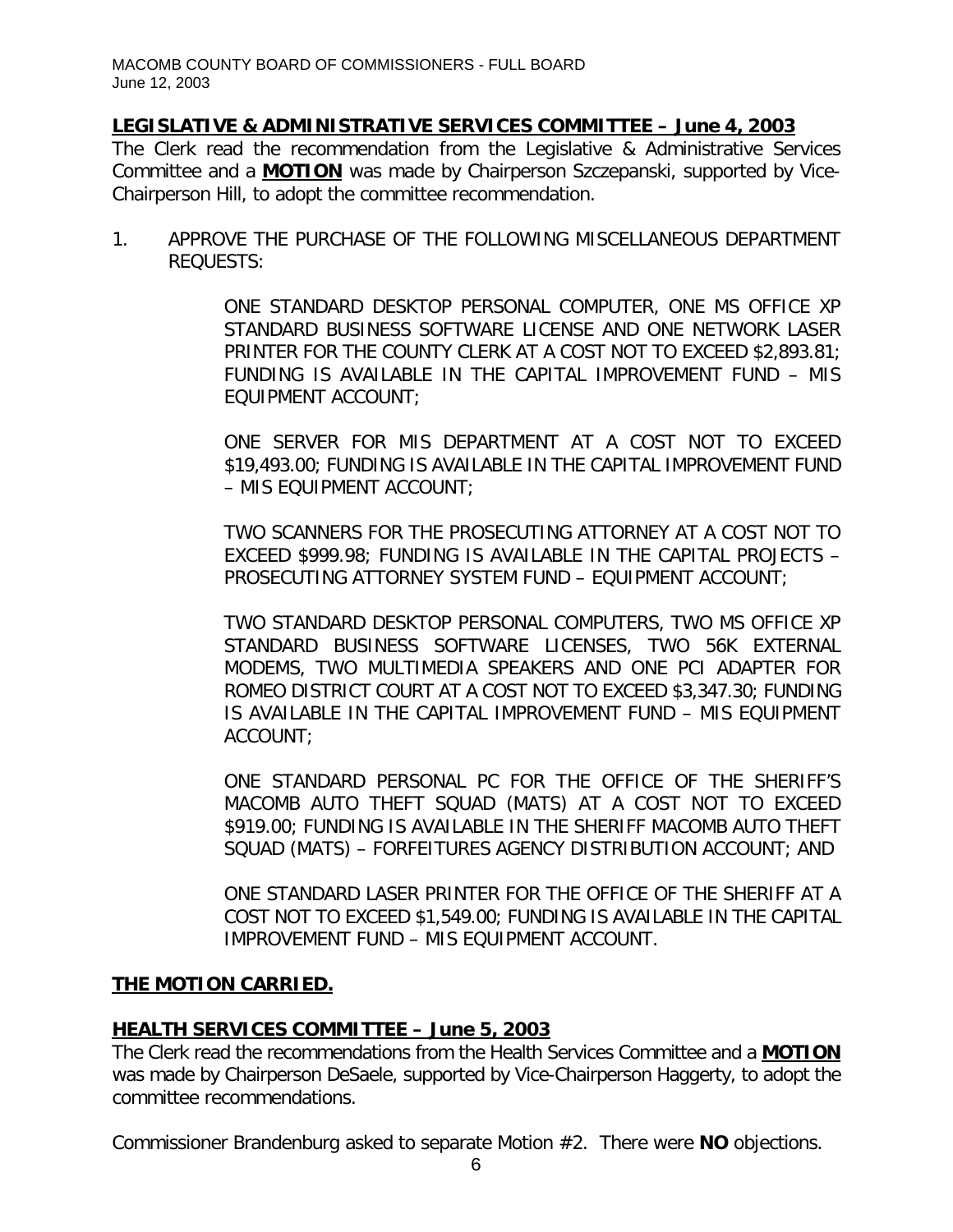A vote was taken on the following:

1. CONTINUE FUNDING IN THE AMOUNT OF \$40,000.00 TO TURNING POINT, INC., FOR THE SEXUAL ASSAULT NURSE EXAMINER PROGRAM (SANE).

Commissioner Sessa indicated that he was not happy with remarks made by Susan Coats, Director of Turning Point published in the Macomb Daily last week. He feels she does a disservice to Turning Point.

Commissioner DiMaria *(verbatim)* I know Ms. Coats and she has sent me an email regarding her comments in the paper. I want to make something clear, from what I ascertained, and what I determined from her remarks in the paper and what she sent me. She wasn't criticizing the fundraiser for the legal fees itself, but she asked that people, whether they attend or not, not forget that there was a victim associated to that crime. That's what she was talking about. She is doing her job as an advocate at Turning Point for women who have been sexually abused. And I'll stand right along side her and defend her for her right to say that. There is a victim here. Someone was raped and someone was convicted for it. She was defending the victim and that is what they do at Turning Point. Now, does somebody have a problem with that? I don't think so. Thank you very much.

Commissioner Szczepanski expressed his gratitude to Turning Point.

# **THE MOTION CARRIED.**

### **SEPARATED MOTION**

2. AUTHORIZE THE HEALTH DEPARTMENT TO SEEK BIDS FOR THE RENOVATION OF THE MACOMB COUNTY MORGUE.

Commissioner Brandenburg stated she would be voting no. There was no information given at committee and no specifics.

Commissioner DeSaele stated that they are not building a new building. They want to update and renovate.

**THE MOTION CARRIED,** with Commissioner Brandenburg voting **NO**.

# *JUSTICE & PUBLIC SAFETY COMMITTEE – June 4, 2003*

The Clerk read the recommendations from the Justice & Public Safety Committee and a **MOTION** was made by Chairperson DiMaria, supported by Vice-Chairperson Fraschetti, to adopt the committee recommendations.

Commissioner Kramer asked to separate Motion #4. There were **NO** objections.

A vote was taken on the following: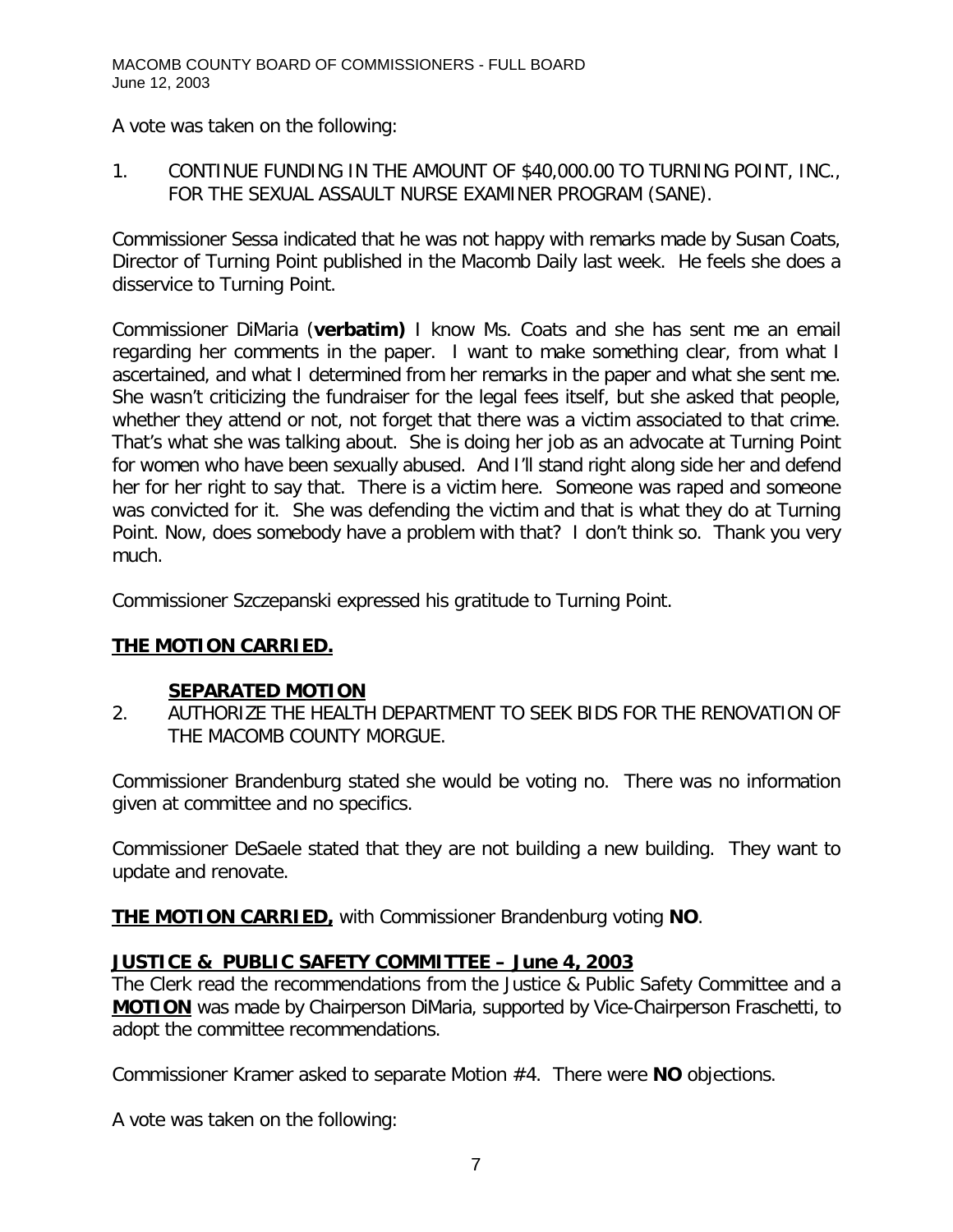- 1. APPROVE THE REAPPOINTMENT OF EDWARD L. RONDINA TO THE JURY BOARD FOR THE COUNTY OF MACOMB PURSUANT TO MCL 600.1301.
- 2. ACCEPT AND ENTER INTO A GRANT AGREEMENT FOR THE 2003 STATE HOMELAND SECURITY GRANT PROGRAM (SHSGP) IN THE AMOUNT OF \$157,873.00 FOR THE PURCHASE OF EQUIPMENT. PURCHASES ARE TO BE MADE THROUGH FISHER SAFETY AS PROVIDED FOR BY THE STATE OF MICHIGAN WHERE APPLICABLE.
- 3. AUTHORIZE THE FILING OF THE BUREAU OF JUSTICE ASSISTANCE GRANT APPLICATION TO CONDUCT A JUVENILE MENTAL HEALTH COURT. AWARD AMOUNT IS \$150,000.00 FOR A 24-MONTH PERIOD; 25% MATCH WILL BE PROVIDED BY IN-KIND SERVICES FROM COUNTY DEPARTMENTS.

#### **THE MOTION CARRIED.**

#### **SEPARATED MOTION**

4. APPROVE THE #3 NEW BALTIMORE LOCATION BEING: NORTH SIDE OF 23 MILE ROAD, WEST SIDE OF CYPRESS AND SOUTH SIDE OF CRICKLEWOOD; ZONING, GENERAL COMMERCIAL; TOTAL ACREAGE, 1.891; VACANT PROPERTY; WILLING TO SUBDIVIDE; ASKING PRICE FOR TOTAL ACREAGE, \$490,100.00 AND PRICE PER ACRE \$259,180.00

A **MOTION TO REFER** back to committee was made by Commissioner Kramer, supported by Commissioner Brandenburg.

Commissioner Kramer feels the price is too high. He also feels that the bid process was swayed by comments made by other commissioners.

Commissioner Brown questioned whether the property was appraised.

Lynn Arnott-Bryks indicated that it was not appraised. The board authorized sealed bids.

A vote was taken on the **MOTION TO REFER**, and the **MOTION FAILED**.

**THE MOTION CARRIED,** with Commissioners Brandenburg and Kramer voting **NO**.

#### *PERSONNEL COMMITTEE – June 9, 2003*

The Clerk read the recommendations from the Personnel Committee and a **MOTION** was made by Chairperson Mijac, supported by Vice-Chairperson Doherty, to adopt the committee recommendations.

Commissioner Lund asked his **NO** vote be recorded from committee on Motion #2.

Commissioner Brown Re: Motion #2 (*verbatim*) The next time the Board of Commissioners wants a study done to find out what is the best way to go, I suggest they do it themselves as individual commissioners rather then putting the employees and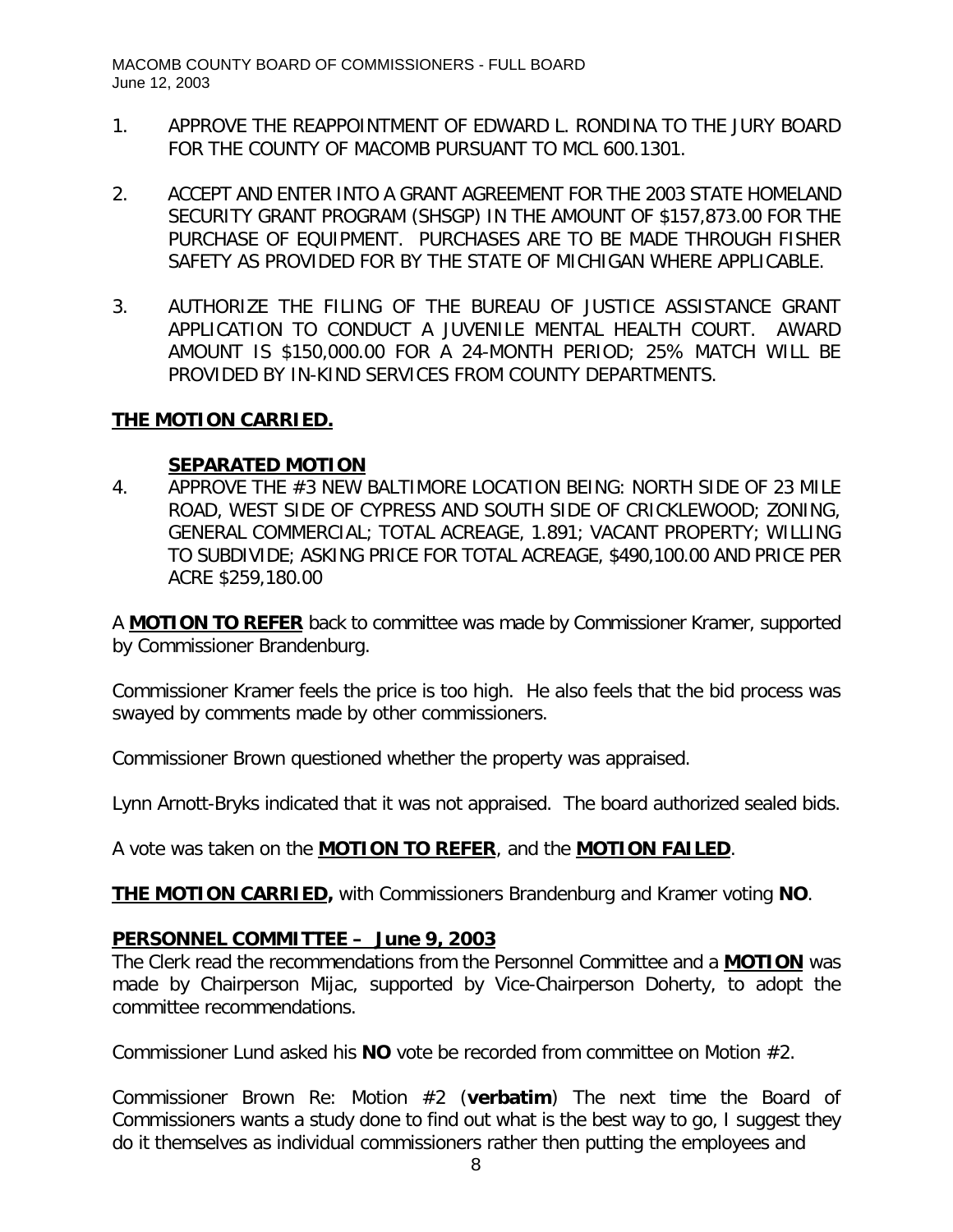personnel of our county staff through the hoops and wasting their time. Time away from their jobs and whatever else they have going on to do a study that they spent a considerable amount of time and effort on to totally reverse it without just cause shows a lack of integrity. They made a clear case on the recommendation they put forward and it was overturned on a whim. I am voting NO. Thank you.

Commissioner Brandenburg asked her **NO** votes be recorded from committee on Motions #2, #3, #4 and #5. There were **NO** objections.

Commissioner DeSaele asked her **NO** vote be recorded from committee on Motion #2. There were **NO** objections.

Commissioner Hill asked his **NO** vote be recorded from committee on Motion #5. There were **NO** objections.

- 1. RECONFIRM THE FOLOWWING VACANCIES:
	-
	-
	- 3. (1) ASSOCIATE DIRECTOR
	- PERSONAL HEALTH SERVICES HEALTH 4. (1) EMS MANAGER HEALTH
	- 5. (1) FIELD SUPERVISOR MCCSA
	- 6. (1) FIELD WORKER MCCSA
	- 7. (1) WEATHERIZATION INSPECTOR MCCSA
	- 8. (1) VAN DRIVER MCCSA
	- 9. (1) CHIEF ASSISTANT PROSECUTING ATTORNEY

1. (1) ACCOUNT CLERK IV COMMUNITY MENTAL HEALTH 2. (1) TYPIST CLERK I COMMUNITY MENTAL HEALTH

- 2. APPROVE CARE/EMPLOYEE ASSISTANCE CENTER AS THE PROVIDER OF EMPLOYEE ASSISTANCE SERVICES FOR MACOMB COUNTY, AT A COST OF \$19.00 PER FULL-TIME EMPLOYEE, ANNUALLY (THIS COST ALSO INCLUDES PART-TIME EMPLOYEES, RETIREES AND FAMILY MEMBERS OF EACH CATEGORY), EFFECTIVE JULY 1, 2003 TO JUNE 30, 2006.
- 3. APPROVE THE FOLLOWING RECLASSIFICATION AND POSITION ADJUSTMENTS IN THE JUVENILE DIVISION OF THE CIRCUIT COURT: RECLASSIFICATION OF ONE VACANT STENO CLERK III POSITION TO TYPIST CLERK III; CREATION OF ONE ACCOUNT CLERK IV (PART-TIME) POSITION AND DELETION OF ONE VACANT TYPIEST CLERK I/II (PART-TIME) POSITION.
- 4. APPROVE THE ADDITION OF ONE ACCOUNT CLERK I/II POSITION TO THE WEATHERIZATION PROGRAM AT MACOMB COUNTY COMMUNITY SERVICES AGENCY.
- 5. APPROVE THE ADDITION OF ONE CASE MANAGER POSITION TO MACOMB/ST. CLAIR EMPLOYMENT AND TRAINING AGENCY.

**THE MOTION CARRIED,** with Commissioner Brandenburg voting **NO**.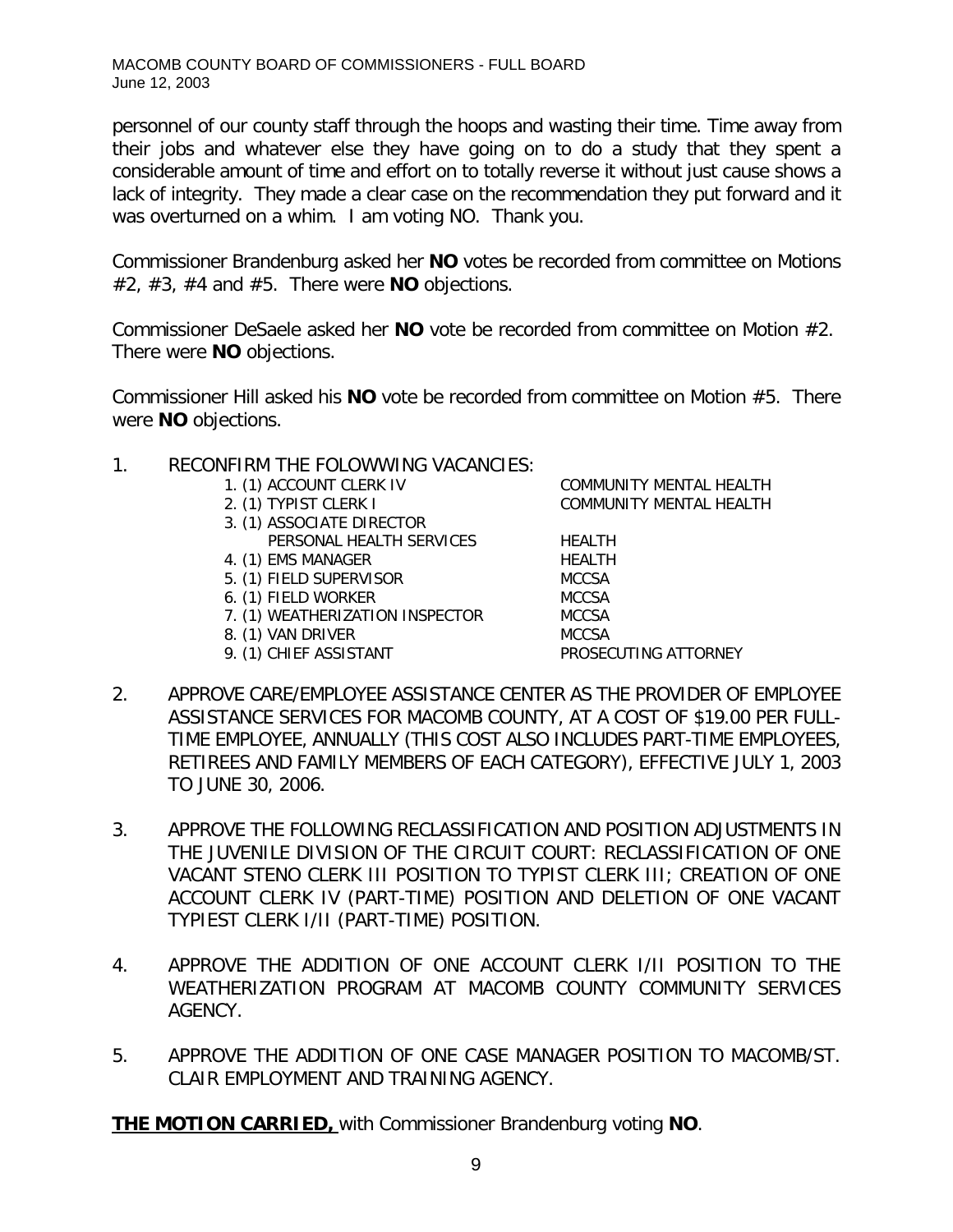### *FINANCE COMMITTEE – June 11, 2003*

The Clerk read the recommendations from the Finance Committee and a **MOTION** was made by Chairperson Revoir, supported by Vice-Chairperson Slinde to adopt the committee recommendations.

- 1. APPROVE THE INTER-DEPARTMENTAL LINE ITEM BUDGET ADJUSTMENTS AS SUBMITTED BY THE FINANCE DEPARTMENT.
- 2. APPROVE THE MONTHLY BILLS (WITH CORRECTIONS, DELETIONS AND/OR ADDENDA) AND AUTHORIZE PAYMENT; FURTHER, TO APPROVE THE PAYROLL IN THE TOTAL AMOUNT OF \$8,766,893.80, WITH NECESSARY MODIFICATION TO THE APPROPRIATIONS.
- 3. CONCUR IN THE RECOMMENDATION OF THE DIRECTOR OF RISK MANAGEMENT AND SAFETY AND MARSH USA, COUNTY'S PROPERTY AND CASUALTY INSURANCE BROKER, AND APPROVE PLACEMENT OF THE COMMERCIAL PROPERTY, BUILDER'S RISK, CRIME COVERAGE AND EXCESS WORKERS' COMPENSATION, AS OUTLINED IN EXHIBIT A, AND GENERAL LIABILITY INSURANCE FROM INSURANCE COMPANY OF HANNOVER, AS OUTLINED IN EXHIBIT B; ALSO, TO AUTHORIZE THE RISK MANAGER TO FURTHER REVIEW SELF-INSURANCE OR COMMERCIAL INSURANCE OPTIONS FOR MARTHA T. BERRY; ALL POLICIES BEGINNING JULY 1, 2003.
- 4. AUTHORIZE THE DEPARTMENT OF PLANNING AND ECONOMIC DEVELOPMENT TO INITIATE THE IMPLEMENTATION OF THE MICHIGAN NATURAL FEATURES INVENTORY SURVEY (MNFI) AT A COST OF \$6,000 TO MACOMB COUNTY; FUNDING IS AVAILABLE IN THE CONTINGENCY ACCOUNT.

A discussion ensued regarding Motion #3.

### **THE MOTION CARRIED.**

### **RESOLUTIONS/TRIBUTES**

A **MOTION** was made by Commissioner Liberato, supported by Commissioner Slinde, to adopt the Resolutions and Tributes in their entirety.

- Res. No. 03-63 Ratifying and Confirming Appointment of Public Works Commissioner as Permit Administrator for the Phase 2 Storm Water Permit Program (recommended by Operational Services Committee on 6/3/03)
- Res. No. 03-60 Honoring Joseph and Gladys Fagan  $-50<sup>th</sup>$  Wedding Anniversary (offered by Haggerty; recommended by LAS Committee on 6/4/03)
- Res. No. 03-59 Commending Warren Woods Tower High School on the Addition of their Student Courtroom (offered by Flynn and Doherty; recommended by LAS Committee on 6/4/03)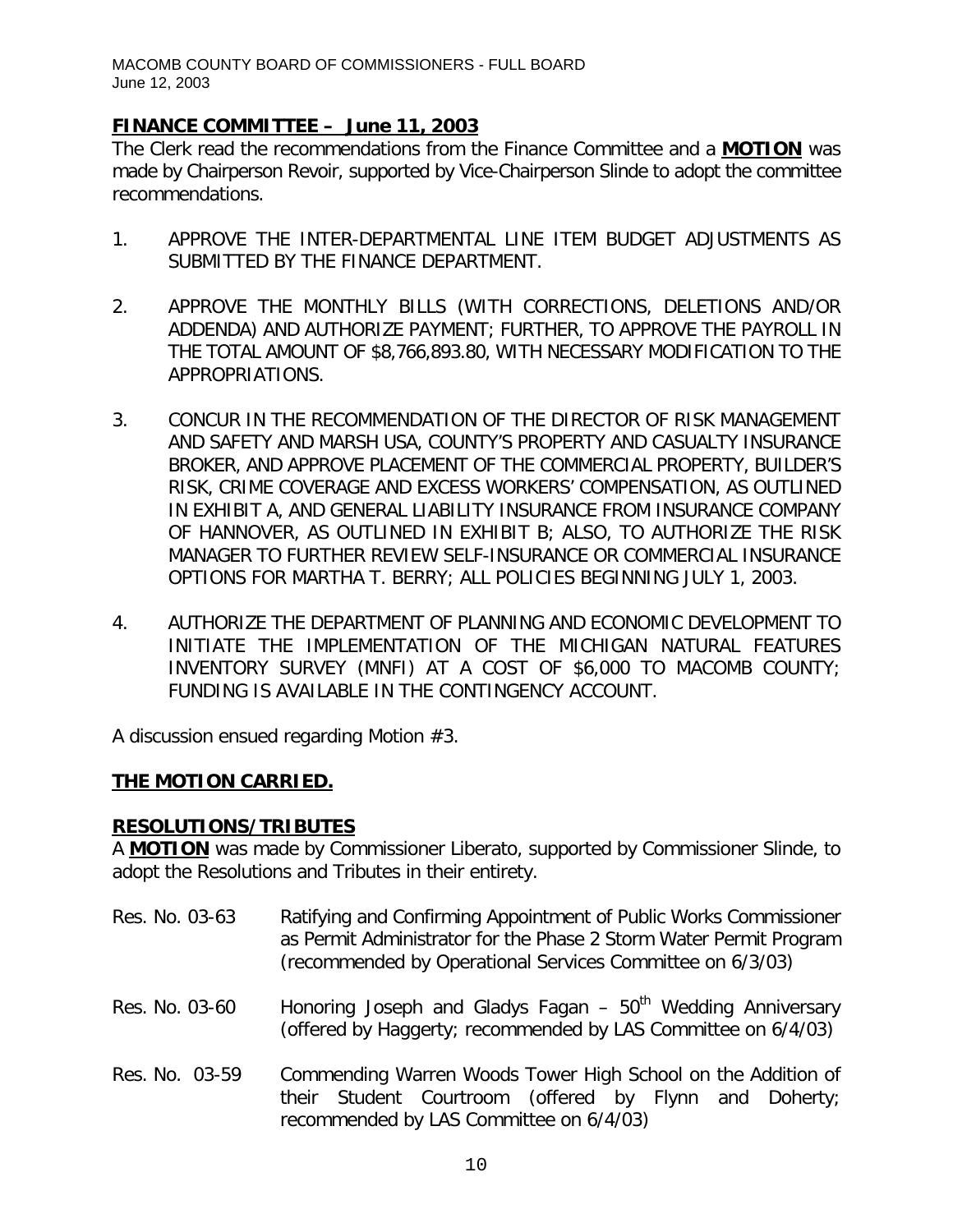- Res. No. 03-65 Commended the Watershed Council for Coordinating River Day Activities (offered by Brandenburg; recommended by LAS Committee on 6/4/03)
- Res. No. 03-66 Honoring Frank DiClementi  $75<sup>th</sup>$  Birthday (offered by Flynn; recommended by Personnel Committee on 6/9/03)
- Res. No. 03-67 Urging the United States Department of Homeland Security to Locate its Midwestern Headquarters at Selfridge Air National Guard Base in Macomb County (offered by Board Chair; recommended by Personnel Committee on 6/9/03)
- Res. No. 03-56 Honoring Ted & Dolores Calabrese on the Occasion of Their 50<sup>th</sup> Wedding Anniversary (offered by Vosburg; recommended by JPS Committee on 6/4/03)
- Res. No. 03-58 Commending Timothy Zimmerman Eagle Scout (offered by Brandenburg; recommended by Finance Committee on 6/11/03)
- Res. No. 03-62 Commending Robert Stalker Outstanding Student at L'Anse Creuse/Mt. Clemens Adult Education (offered by Hill; recommended by Finance Committee on 6/11/03)
- Res. No. 03-64 Honoring Jealone Marie Davis Martin on the occasion of her  $70<sup>th</sup>$ Birthday (offered by Hill; recommended by Finance Committee on 6/11/03)
- Res. No. 03-68 Honoring Martha and Dwight Kennard  $90<sup>th</sup>$  Birthdays (offered by Kennard; recommended by Finance Committee on 6/11/03)
- Res. No. 03-57 Honoring Keith Rengert on his Retirement from the L'Anse Creuse Public School System (offered by Board Chair)
- Res. No. 03-69 Commending District Council 22 (Painters and Allied Trades) on Their New Union Hall and Training Facility (offered by Flynn)
- Res. No. 03-61 Honoring John Jurkiewicz  $100<sup>th</sup>$  Birthday (offered by Kennard)

Res. No. 03-70 Commending the City of Roseville on the Dedication of their "New" Veterans Memorial Park (offered by Slinde)

### **THE MOTION CARRIED.**

# **ITEM WAIVED TO FULL BOARD BY PERSONNEL COMMITTEE CHAIRMAN:**

A **MOTION** WAS MADE BY COMMISSIONER LIBERATO, SUPPORTED BY COMMISSIONER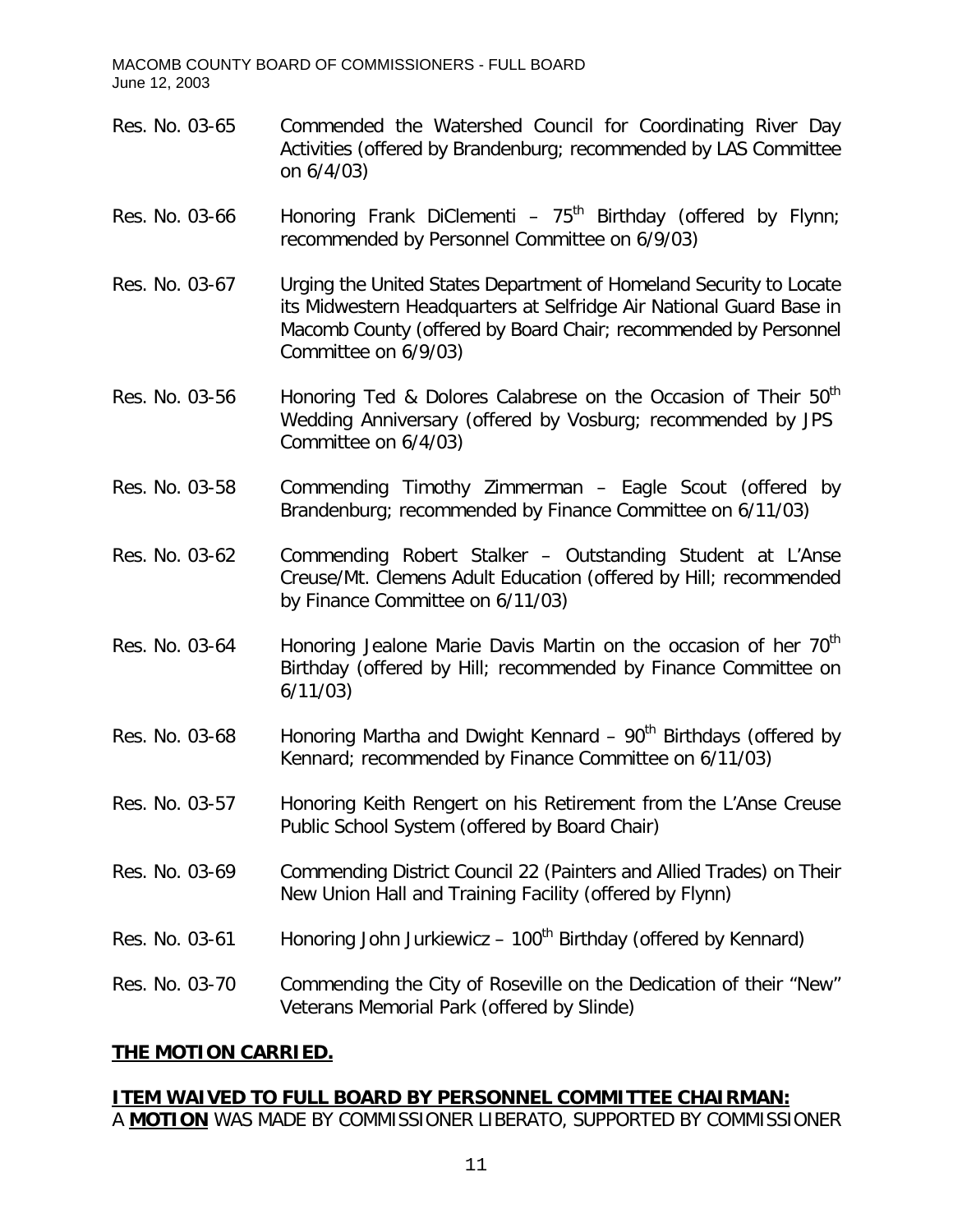FLYNN, TO RECOMMENDED THE REASSIGNMENT OF PERSONNEL AT THE MACOMB COUNTY HEALTH DEPARTMENT, AND THE **MOTION CARRIED**.

#### **REFERRED FROM JUNE 11, 2003 FINANCE COMMITTEE MEETING**

A MOTION WAS MADE BY COMMISSIONER MIJAC, SUPPORTED BY COMMISSIONER ROCCA, THAT MACOMB COUNTY ENDORSE AND SUPPORT HOUSE BILL 4456.

A lengthy discussion ensued with commissioners expressing their reasons for and against House Bill 4456.

#### **ROLL CALL VOTE**

|                    | <b>YES</b> | <b>NO</b> |
|--------------------|------------|-----------|
| <b>BRANDENBURG</b> | Χ          |           |
| <b>BROWN</b>       | Χ          |           |
| <b>DESAELE</b>     | X          |           |
| DI MARIA           | Χ          |           |
| <b>DOHERTY</b>     | Χ          |           |
| <b>FLYNN</b>       | Χ          |           |
| <b>FRASCHETTI</b>  | X          |           |
| <b>HAGGERTY</b>    |            | Χ         |
| <b>HILL</b>        | Χ          |           |
| <b>KENNARD</b>     | Χ          |           |
| KOLAKOWSKI         | Χ          |           |
| <b>KRAMER</b>      |            | Χ         |
| <b>LIBERATO</b>    |            | X         |
| <b>LUND</b>        | Χ          |           |
| <b>MIJAC</b>       | X          |           |
| <b>PERNA</b>       |            | X         |
| <b>RENGERT</b>     | Χ          |           |
| <b>REVOIR</b>      |            | Χ         |
| <b>ROCCA</b>       | X          |           |
| <b>SAUGER</b>      |            | Χ         |
| <b>SESSA</b>       | X          |           |
| <b>SLINDE</b>      |            | X         |
| <b>SZCZEPANSKI</b> |            | Χ         |
| <b>VOSBURG</b>     | Χ          |           |
| WALSH              | X          |           |
| <b>WHITE</b>       | X          |           |
| <b>TOTAL</b>       | 18         | 8         |

### **THE MOTION CARRIED.**

### **PURCHASE OF PRIOR SERVICE TIME (Milton, Rowe and Zawacki)**

A **MOTION** WAS MADE BY COMMISSIONER LIBERATO, SUPPORTED BY COMMISSIONER SLINDE, TO APPROVE THE PURCHASE OF PRIOR SERVICE TIME FOR CLARENCE MILTON, PHILLIP M. ROWE AND PAMELA ZAWACKI, AND THE **MOTION CARRIED**.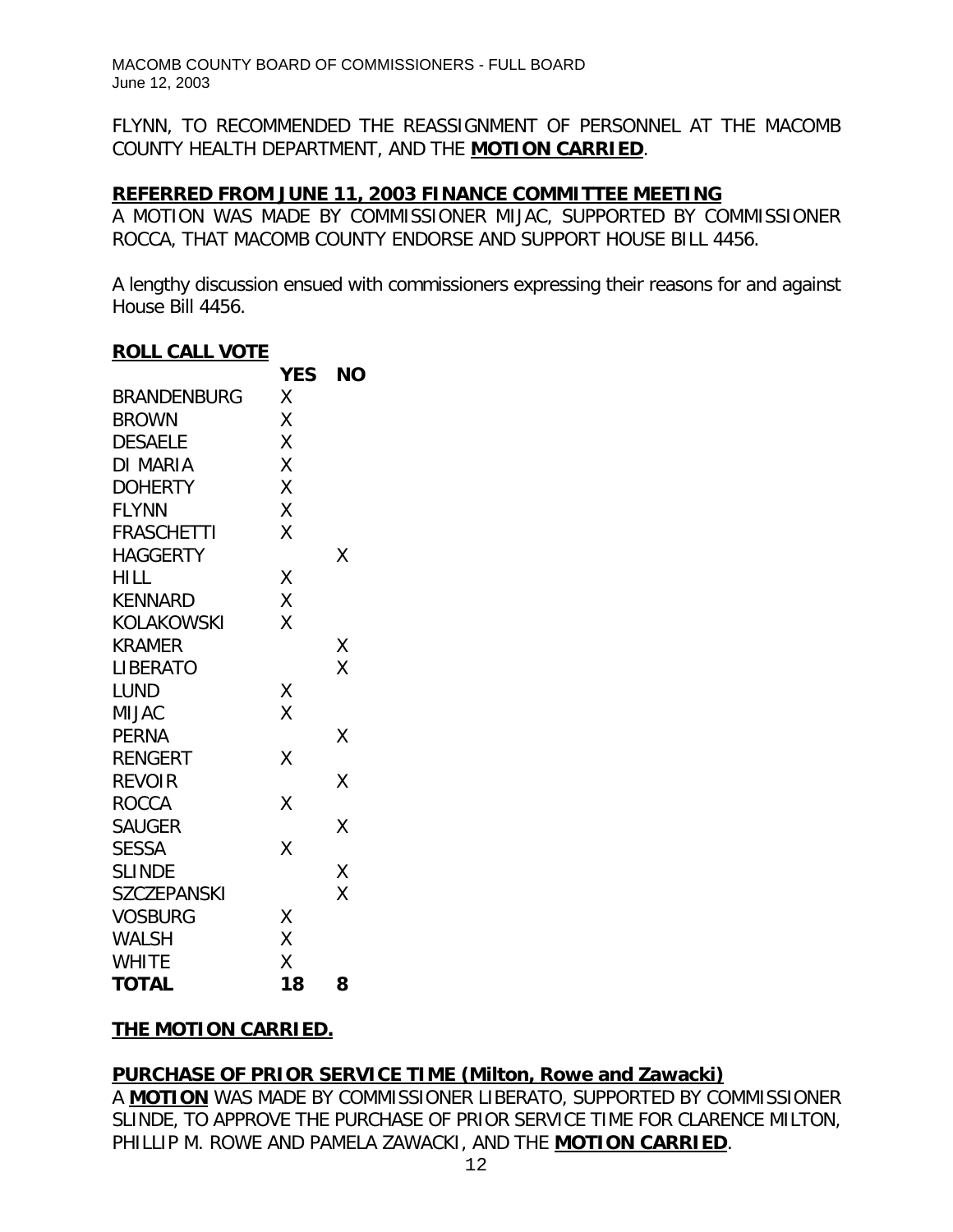#### **NEW BUSINESS**

Commissioner Sessa requested a copy of the letter read into the record regarding the 42<sup>nd</sup> District Court under Public participation by Jill Lezotte.

Commissioner Mijac thanked all the commissioners that contributed to the American Cancer Society.

Commissioner Doherty spoke regarding the Integrated Court System. She approves the RFP but does not approve the number of pages.

Commissioner Lund announced the  $4<sup>th</sup>$  of July fireworks are on in the City of Warren. Giving special thanks to Mayor Steenbergh, Councilwoman Ann Klein, Jim Perna and Anthony Casasanta.

Commissioner Brandenburg thanked Josephine Savalle-Dunn for the tour of the new Martha T. Berry facility.

Expressed her thoughts regarding Chair White signing the Detroit Area Regional Transportation Authority Interlocal and Intergovernmental Agreement.

Commissioner Doherty commended Chair White on her brave sense of her position and knowing that she had the authority to move ahead on the Detroit Area Regional Transportation Authority.

Commissioner DiMaria concurs with Commisisoner Doherty and compliments Chair White and feels she is doing a great job as Macomb County Chair.

Commissioner Perna thanked the City of Warren for sponsoring the 4<sup>th</sup> of July Fireworks.

Commission Kramer encourages the board to support House Bill 1035 that will reduce the age of retirement in the military guard and reserves from 60 to 55. Also feels the county should request an appraisal on the property where 42<sup>nd</sup> District Court will be built.

#### **PUBLIC PARTICIPATION**

#### *Louise Bertolini, Clinton Township*

Voiced her opinion regarding Freedom Hill. Also congratulated Chair White on her positive representation of Macomb County.

#### *Timothy Malone, Sterling Heights*

Stated he was glad that Warren is sponsoring the fireworks. Indicated that is the only show at Freedom Hill that the residents did not object to. Hope they will be back at Freedom Hill next year.

#### *Rene Diegel, Turning Point*

Thanked the board for their support.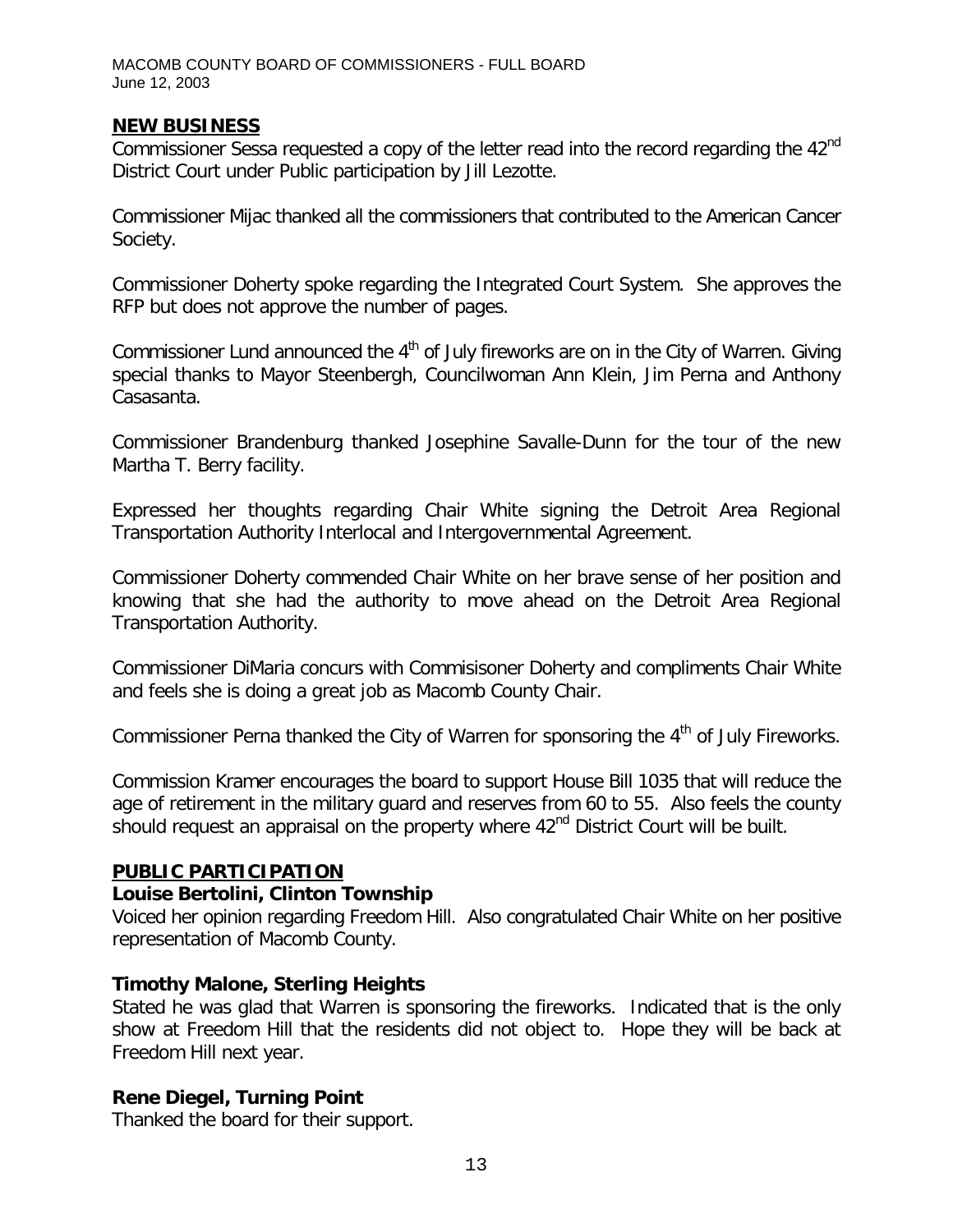#### *Fran Parker, Sterling Heights*

Thanked the board for endorsing and supporting House Bill 4456.

#### *Paul Weal, Sterling Heights*

Concurred with Fran Parker regarding House Bill 4456. Hel feels responsibility needs to be taken by the county and the need for rules and regulations.

*Dave Busch, Sterling Heights George Parker, Sterling Heights Ron Skoczen, Sterling Heights Linda Godfrey, Sterling Heights* All spoke regarding issues at Freedom Hill.

#### **ROLL CALL ATTENDANCE**

| Ralph A. Liberato    | District 1  |
|----------------------|-------------|
| Marvin Sauger        | District 2  |
| Philip DiMaria       | District 3  |
| Mike Walsh           | District 4  |
| Susan L. Doherty     | District 5  |
| Joan Flynn           | District 6  |
| Sue Rocca            | District 7  |
| Diana J. Kolakowski  | District 8  |
| Robert Mijac         | District 9  |
| Philis DeSaele       | District 10 |
| Ed Szczepanski       | District 11 |
| Peter J. Lund        | District 12 |
| Don Brown            | District 13 |
| Kurt S. Kramer       | District 14 |
| Keith Rengert        | District 15 |
| William J. Revoir    | District 16 |
| Bobby L. Hill        | District 17 |
| Michael C. Sessa     | District 18 |
| James M. Perna       | District 19 |
| Nancy M. White       | District 20 |
| Leonard Haggerty     | District 21 |
| Elizabeth Slinde     | District 22 |
| Roland R. Fraschetti | District 23 |
| Peggy Kennard        | District 24 |
| Kathy Vosburg        | District 25 |
| Nicholyn Brandenburg | District 26 |

#### **ADJOURNMENT**

A **MOTION** to adjourn was made by Commissioner Revoir, supported by Commissioner Brandenburg, and the **MOTION CARRIED**.

Chair White adjourned the meeting at 9:58 p.m., until the call of the Chair.